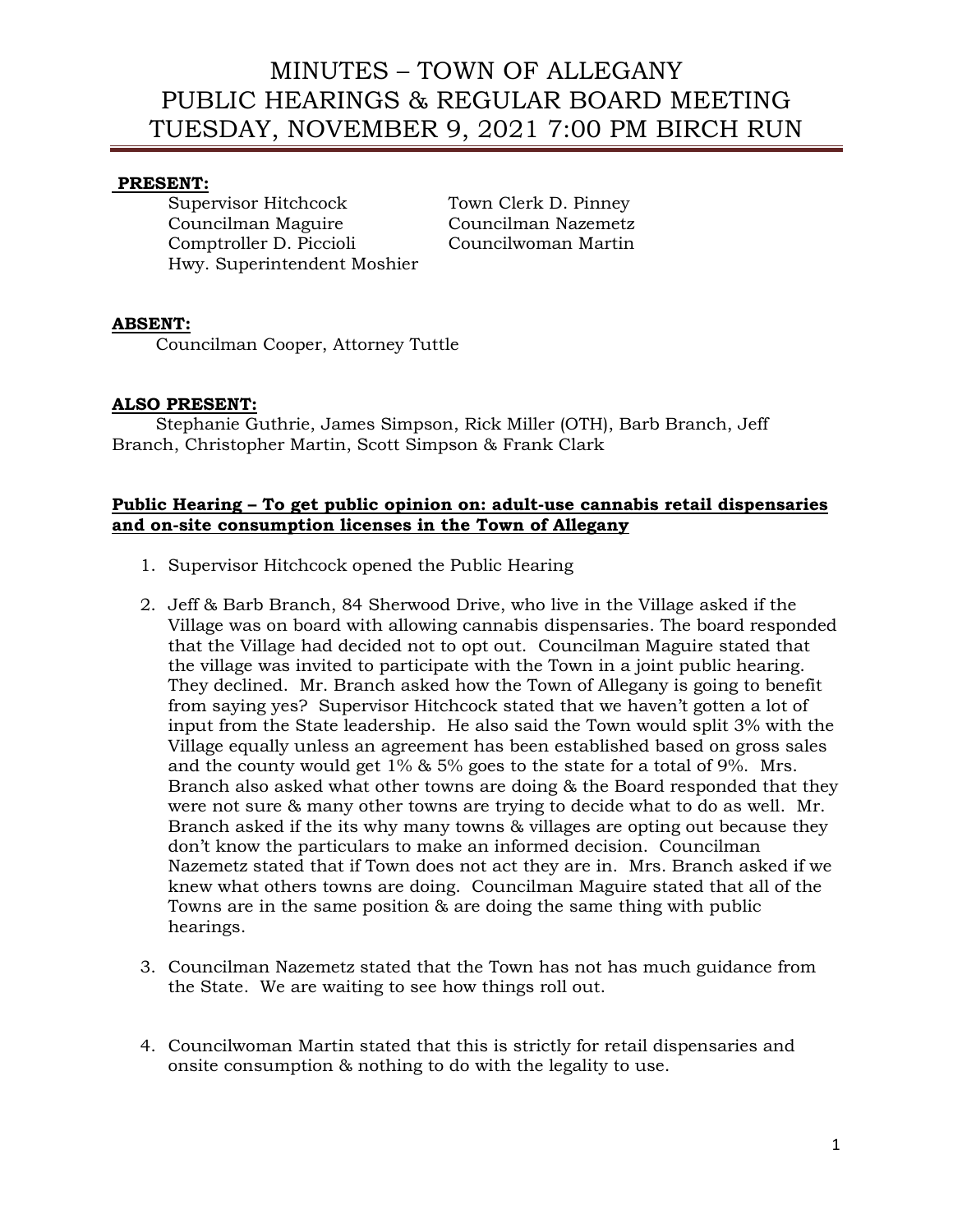- 5. Councilman Maguire discussed opting out of adult-use cannabis retail dispensaries and on-site consumption licenses separately or together.
- 6. Mrs. Branch asked if we are going to look at the complications that could arise from the use of cannabis for example ambulances & fights. Councilman Maguire responded that is why we are here, to hear from the public. These are the same issues that happen at bars. Supervisor Hitchcock responded these are always concerns as we are a college town. Councilman Nazemetz stated that there have not been rules set by NYS yet to follow on this. They also stated that onsite consumption licenses would have to applied for.
- 7. Christopher Martin 3743 Archibald Rd. stated that he is pro cannabis and it's going to be legal regardless and it would be a missed opportunity for the Town should benefit from the sale of cannabis if it is happening would rather see it done her & done safely in a licensed establishment instead of going where it may not be regulated. He would like to see the Town benefit from the business.
- 8. Scott Simpson 1177 Four Mile Road asked if and of the municipalities nearby have opted out yet stated that he is pro cannabis & asked if any municipalities have opted out. The board responded Ashford was the only one they were sure of. He said we will miss out on revenue if we don't. We would get at least a 50/50 split with the Village. He feels like it is the right way to go. The only downfall he could see is the additional cost for police through ticketing, but it is all becoming legal either way. It can be purchased anywhere and then brought here. It is going to happen no matter what and we might as well make some money off of it. Councilman Nazemetz said we just want to do it right & this is what this meeting is all about. Supervisor Hitchcock added that the Planning Board will also be involved as to where locations may be allowed.
- 9. Jim Simpson 862 Lippert Hollow Rd. agreed that if money is going to be there we should get it. He shared that he knows people that work in the marijuana industry and thin there states they are making far more money that was estimated. It is here now & if we can make money from it we should. It is screwed up the way the State is going about it. Why wouldn't you set your parameters up first and then opt out at first & then be able to opt in at any time. It is crazy the way the state is going about it. The municipality should know everything about it before they have to make-a-decision. The should be control and the Town should get tax money. He is also pro cannabis. He asked if the Board is pro or against it. Supervisor Hitchcock stated he is waiting on more information. He would like to see the Town have the money. Supervisor Hitchcock agreed the Town does need money.
- 10.Scot Simpson asked the Board if we opted out & a neighboring Town did not and allowed a dispensary would we feel like that was a missed opportunity? Councilwoman Martin said that it is a good point. Mr. Simpson said we don't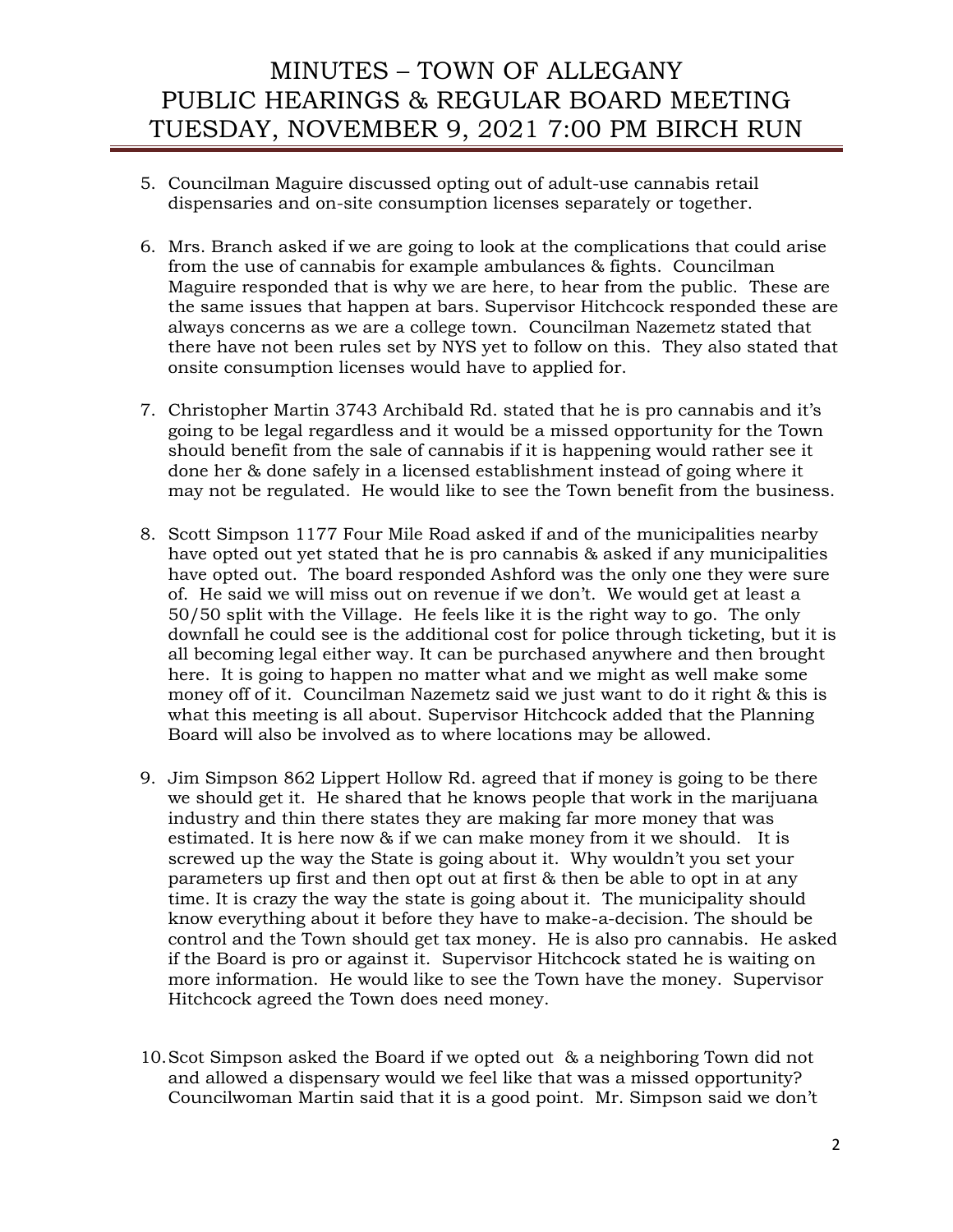want to be late to the game. Councilman Nazemetz said in this area if we are not one of the first to the table we will be the last but we definitely want to be sure we make the right decision when NYS puts rules into play we can run with it rather than having to back up and redo something we have already done.

- 11.Councilman Nazemetz stated that he wants to be ready when the state provides information.
- 12.Mrs. Branch stated she worked in medical & mental health and has concerns about self-medicating with cannabis. Councilwoman Martin responded that use is already legal in NYS and this is strictly for retail dispensaries and onsite consumption & nothing to do with the legality to use.
- 13.Chris Martin asked if the Town were to opt out could they share in the 3% of earnings from the Village? The Board responded we would not be eligible to get a cut. We only get money if we are in. If we opted back in later then we may be eligible.
- 14.James Simpson asked the board members individually for or against the dispensaries.
	- Councilman Nazemetz is for it with rules & regulations to possibly make revenue for the Town.
	- Councilman Maguire is pro with community support
	- Councilwoman Martin is also in favor & we could use the revenue if it is done correctly. It is difficult because we have no guidance from the State.
- 15.Mrs. Branch asked who will be liable if there are related incidents such as an accident. It will be handled by law enforcement & the courts just like an alcohol related incident the liability would go back on the business that served it.
- 16.Mr. Clark stead that if we are not in we will be out.

#### **#137-MOTION TO CLOSE THE PUBLIC HEARING**

Motion by Councilwoman Martin to close the public hearing at 7:32 pm. 2nd by Councilman Maguire. Hitchcock-aye, Martin- aye, Maguire-aye, Cooper-absent, Nazemetz-aye. CARRIED

## **Regular Town Board Meeting**

## **Salute to the Flag opened the meeting**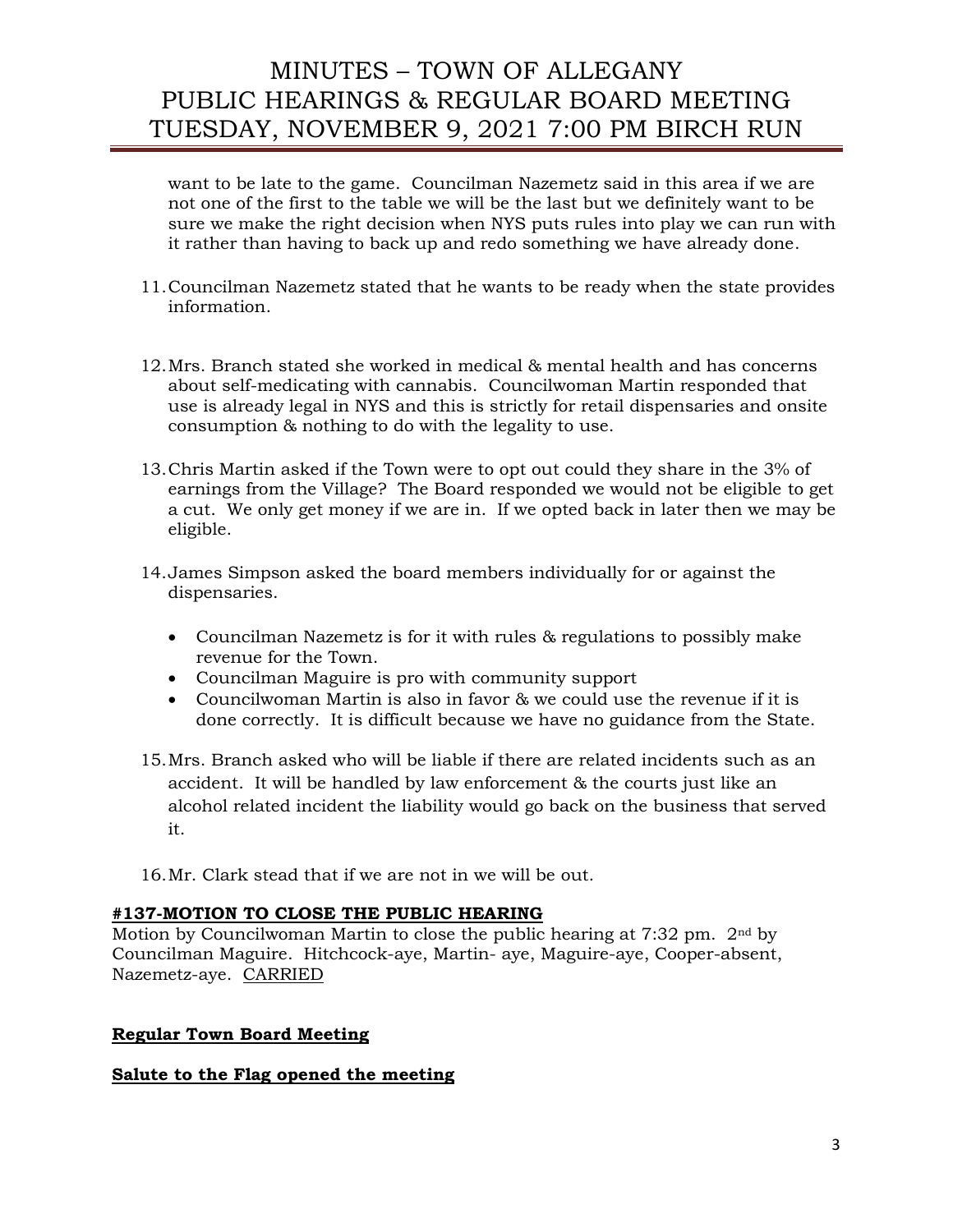## **#138-MOTION TO ACCEPT MINUTES FROM THE OCTOBER 26, 2021 REGULAR BOARD MEETING**

Motion by Councilman Nazemetz to accept the minutes from the October 26, 2021 Regular Board Meeting as written. 2nd by Councilwoman Martin. Hitchcock-aye, Martin- aye, Maguire-aye, Cooper- absent, Nazemetz-aye. CARRIED

## **AUDITED CLAIMS**

| Gen A      | \$<br>97,085.54 |
|------------|-----------------|
| Gen B      | \$<br>2,614.30  |
| Hwy DA     | \$<br>17,185.45 |
| Hwy DB     | \$<br>32,635.84 |
| Spec Dist. | \$<br>32,052.43 |

## **MONTHLY REPORTS**

Town Clerk Building & Zoning Depts. Highway Dept. Rec. Dept. Cemetery Assessor

> • All Board members have received & reviewed the income & expense reports for October 2021.

Town Justice D. Porter – report for October 2021 – amount collected: \$ 5,378.00. Town Justice A. Spears – report for October 2021– amount collected: \$ 7,271.00.

## **CORRESPONDENCE**

1. Cattaraugus County Real Property Tax Dept. – required remote training for BAR members

## **NEW BUSINESS**

1. Set public hearing on 12/14/2021 for water rate increase

## **#139-MOTION TO SET PUBLIC HEARING ON WATER RATE INCREASE**

Motion by Councilwoman Martin to set a public hearing on 12/14/2021 at 7:00 pm prior to the regular board meeting to discuss a  $3\%$  water rate increase.  $2<sup>nd</sup>$  by Councilman Maguire. Hitchcock-aye, Martin- aye, Maguire-aye, Cooper-absent, Nazemetz-aye. CARRIED